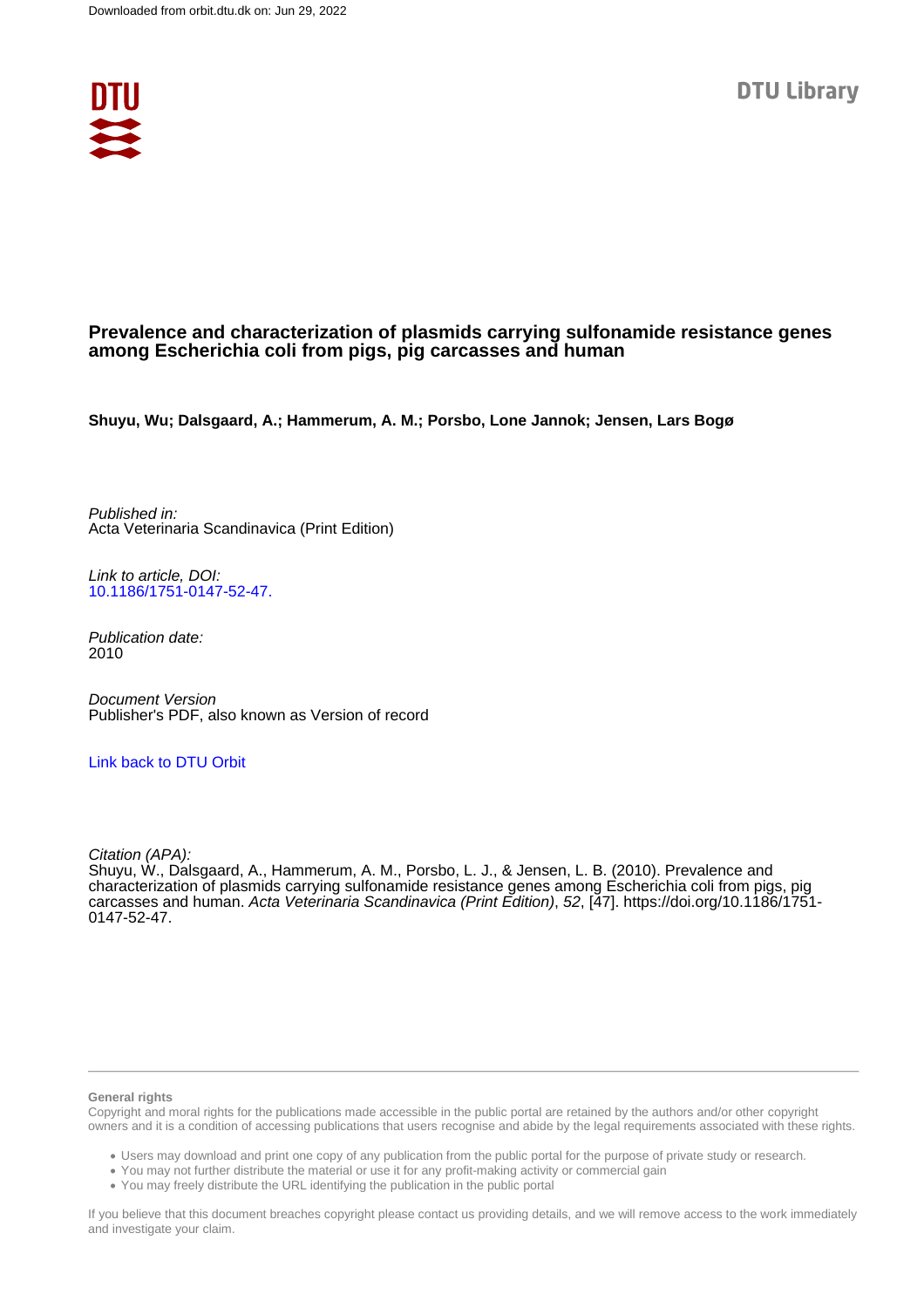## **RESEARCH CONTROL** CONTROL CONTROL CONTROL CONTROL CONTROL CONTROL CONTROL CONTROL CONTROL CONTROL CONTROL CONTROL CONTROL CONTROL CONTROL CONTROL CONTROL CONTROL CONTROL CONTROL CONTROL CONTROL CONTROL CONTROL CONTROL CON



# Prevalence and characterization of plasmids carrying sulfonamide resistance genes among Escherichia coli from pigs, pig carcasses and human

Shuyu Wu<sup>1,2,4</sup>, Anders Dalsgaard<sup>2</sup>, Anette M Hammerum<sup>3</sup>, Lone J Porsbo<sup>1</sup>, Lars B Jensen<sup>1\*</sup>

## Abstract

**Background:** Sulfonamide resistance is very common in *Escherichia coli*. The aim of this study was to characterize plasmids carrying sulfonamide resistance genes (sul1, sul2 and sul3) in E. coli isolated from pigs and humans with a specific objective to assess the genetic diversity of plasmids involved in the mobility of sul genes.

Methods: A total of 501 E. coli isolates from pig feces, pig carcasses and human stools were tested for their susceptibility to selected antimicrobial. Multiplex PCR was conducted to detect the presence of three sul genes among the sulfonamide-resistant E. coli isolates. Fifty-seven sulfonamide-resistant E. coli were selected based on presence of sul resistance genes and subjected to conjugation and/or transformation experiments. S1 nuclease digestion followed by pulsed-field gel electrophoresis was used to visualize and determine the size of plasmids. Plasmids carrying sul genes were characterized by PCR-based replicon typing to allow a comparison of the types of sul genes, the reservoir and plasmid present.

Results: A total of 109/501 isolates exhibited sulfonamide resistance. The relative prevalences of sul genes from the three reservoirs (pigs, pig carcasses and humans) were 65%, 45% and 12% for sul2, sul1, and sul3, respectively. Transfer of resistance through conjugation was observed in 42/57 isolates. Resistances to streptomycin, ampicillin and trimethoprim were co-transferred in most strains. Class 1 integrons were present in 80% of sul1-carrying plasmids and 100% of sul3-carrying plasmids, but only in 5% of sul2-carrying plasmids. The sul plasmids ranged from 33 to 160-kb in size and belonged to nine different incompatibility (Inc) groups: FII, FIB, I1, FIA, B/O, FIC, N, HI1 and X1. IncFII was the dominant type in sul2-carrying plasmids (52%), while IncI1 was the most common type in sul1 and sul3-carrying plasmids (33% and 45%, respectively). Multireplicons were found associated with all three sul genes.

**Conclusions:** Sul genes were distributed widely in E. coli isolated from pigs and humans with sul2 being most prevalent. Sul-carrying plasmids belonged to diverse replicon types, but most of detected plasmids were conjugative enabling horizontal transfer. IncFII seems to be the dominant replicon type in sul2-carrying plasmids from all three sources.

## Background

High prevalence of sulfonamide resistance has been observed in Gram-negative bacteria from animals and humans all over the world [[1](#page-7-0)-[5\]](#page-7-0). In Denmark,

\* Correspondence: [lboj@food.dtu.dk](mailto:lboj@food.dtu.dk)

sulfonamides are one of the most frequently used antimicrobials to treat diseases in pigs and sulfonamide resistance prevalence in Escherichia coli is relatively high along the food chain from pigs to pork and humans [[3,5,6\]](#page-7-0). In contrast to the many different resistance genes described for other classes of antimicrobials, so far there are only three genes (sul1, sul2 and sul3) which have been identified encoding sulfonamide



© 2010 Wu et al; licensee BioMed Central Ltd. This is an Open Access article distributed under the terms of the Creative Commons Attribution License [\(http://creativecommons.org/licenses/by/2.0](http://creativecommons.org/licenses/by/2.0)), which permits unrestricted use, distribution, and reproduction in any medium, provided the original work is properly cited.

<sup>&</sup>lt;sup>1</sup>Department of Microbiology and Risk Assessment, National Food Institute, Technical University of Denmark, Mørkhøj Bygade 19, DK-2860 Søborg, Denmark

Full list of author information is available at the end of the article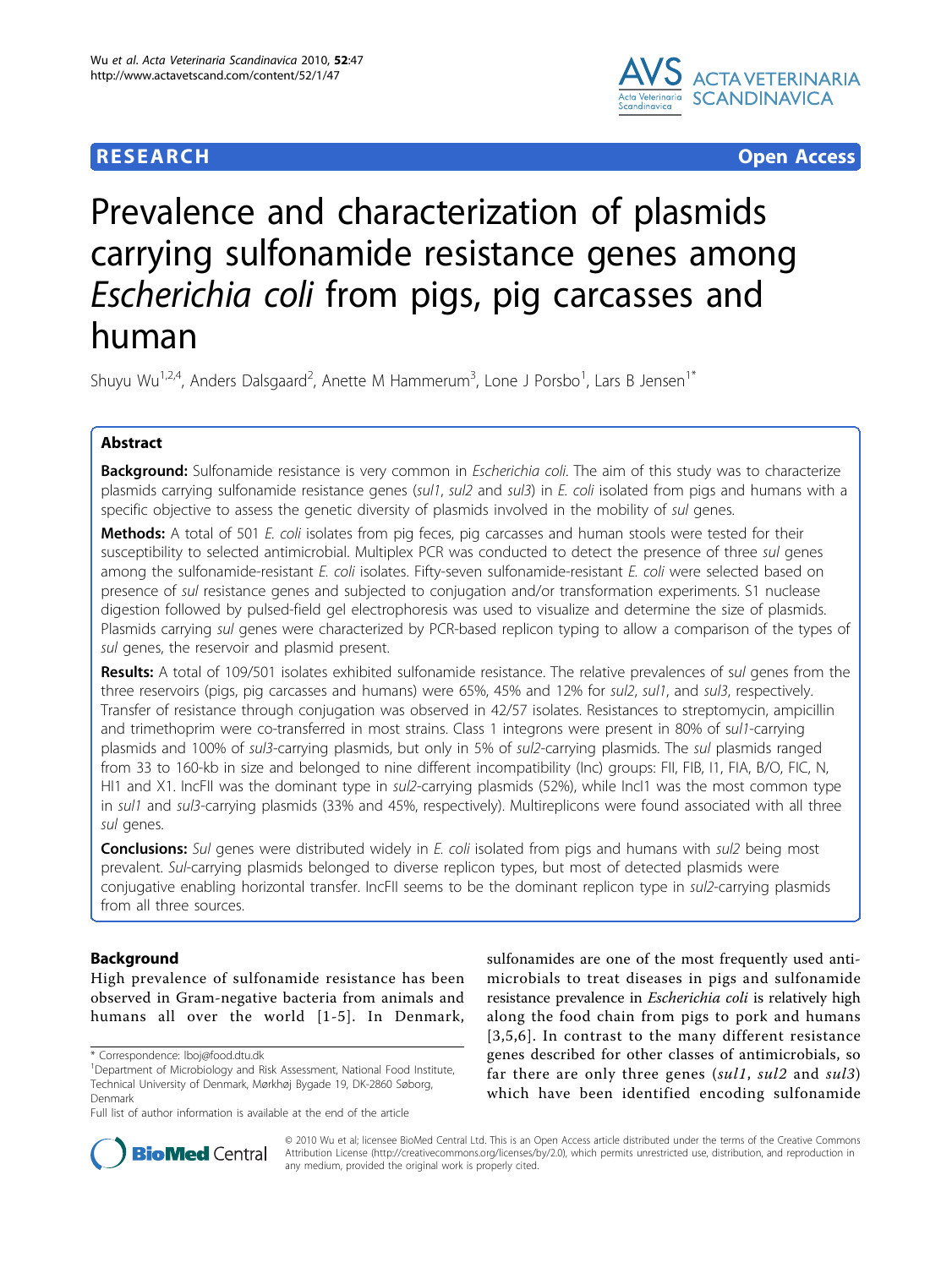resistance [\[4,7](#page-7-0)]. Sul1 has almost exclusively been found on large conjugative plasmids and on class 1 integrons [[3](#page-7-0),[6,8,9\]](#page-7-0). Sul2 was previously considered to be located on small non-conjugative plasmids, but recently the gene has also been found on a wide range of large conjugative plasmids [[1,8\]](#page-7-0) and have been linked to the prevalence of streptomycin resistance [[3](#page-7-0)]. Sul3 was originally described from pigs in Switzerland in 2003 and has since been reported in animals as well as humans in many countries. A recent publication has linked sul3 to non-classic class 1 integrons [[10\]](#page-7-0). However, knowledge about the structure and circulation of plasmids carrying sul3 has yet not been well described yet [[7\]](#page-7-0).

Genetic localization of sul genes on efficient mobile genetic structures probably contribute to the wide spread of sulfonamides resistance. Plasmids unavoidably play an important role in carrying and mobilizing sul genes [\[8\]](#page-7-0). The identification of plasmids associated with specific sul genes therefore helps understanding the mobilization capability of sul-genes among different bacterial species and enables determination of how sulfonamide resistance disseminates in different environments. Currently little is known about plasmid backbones associated with various sul genes especially in different reservoirs, e.g. animals and human [[1](#page-7-0),[9\]](#page-7-0). The aims of this study were therefore to investigate the prevalence of the sulfonamide resistance genes (sul1, sul2 and sul3) in E. coli through the food chain from pigs to slaughter (pig carcasses) and humans and to assess the genetic diversity of plasmid, based on size and replicon, involved in the mobility of various *sul* genes from the three sources.

## Methods

## Bacterial strain collection

A total of 501 E. coli isolates collected from three sources were included in this study: 150 isolates were obtained in 2007 from fecal samples of Danish pigs as part of the Danish Integrated Antimicrobial Resistance Monitoring and Research Program (DANMAP) [[5\]](#page-7-0); 275 isolates were obtained from pig carcasses in a Danish pig slaughterhouse in November 2007 [\[11](#page-7-0)]; and 76 isolates were obtained from stool samples of Danish healthy humans between May and June 2008, of which only two had been travelling abroad within three months before sampling [\[12](#page-7-0)].

Sampling and strain isolation for E. coli from pig feces has been described previously [[5,11,12\]](#page-7-0). Only one isolate was collected from each pig fecal and human stool sample. Multiple isolates were collected from each pig carcass sample, but only representative isolates with distinct pulsed-field gel electrophoresis (PFGE) patterns were included in the characterization of plasmids.

#### Antimicrobial susceptibility testing

Antimicrobial resistance profiles for all isolates were determined by an automated microdilution method (Trek Diagnostic Systems, East Grinstead, UK) for 17 antimicrobial agents included in DANMAP [\[5\]](#page-7-0). The results were interpreted in accordance with EUCAST guidelines [\[13\]](#page-7-0), where the Minimum Inhibitory Concentration (MIC) breakpoint for sulfamethoxazole resistance is  $> 256$  mg/L.

#### Detection of sul genes and integrons

Multiplex PCR was performed on boiled cell lysates of the sulfonamide-resistant isolates. Primers developed by Kerrn et al. [\[14\]](#page-7-0) were used for detection of sul1 and sul2 and a new primer-set for sul3 was designed for this study (sul3-F: 5'-CAGATAAGGCAATTGAG-CATGCTCTGC-3', sul3-R: 5'-AGAATGATTTCCGT-GACACTGCAATCATT-3'). PCR was performed in a 20 μL mixture, including 2 μL template DNA, 3 μL 10× reaction buffer (Ampliqon, Herlev, Denmark); 1 μL  $MgCl<sub>2</sub>$  (25 mM; Ampliqon); 0.25 μL dNTPs; 0.25 μL Taq Polymerase (50 mM, Ampliqon); 2.5 μL forward and reverse primer mixture (volume for  $sullsull2:sull3 =$ 1:1:2). Amplification was carried out by heating for 5 min at 94°C, followed by 30 cycles at 94°C for 1 min, 68°C for 1 min and 72°C for 2 min, followed by 72°C for 10 min. The sizes of the amplicon were 433 bp for sul1, 293 bp for sul2 and 569 bp for sul3. Presences of class 1 and class 2 integrons were detected by primers for integrase 1 and integrase 2 described previously [[14,15](#page-7-0)]. Positive and negative controls were included in all PCR arrays.

#### Plasmid-mediated sulfonamide resistance transferability

A proportion of sulfonamide-resistant E. coli isolates (18 from humans, 18 from pig feces and 21 from pig carcasses) representing different sul genes were selected for further plasmid characterization. Conjugation experiments were performed at 37°C by filter mating assay using E. coli K12-J53 (nalidixic acid-resistant) as recipient and transconjugants were selected on Mueller-Hinton agar plates supplemented 256 mg/L sulfamethoxazole and 40 mg/L nalidixic acid.

When donor strains were resistant to nalidixic acid or resistance plasmid transfer failed in the mating experiments or when plasmid co-transfer occurred, electroporation was done to obtain recipients with single plasmid carrying sul genes. Plasmid DNA was purified by the QIAGEN Plasmid Mini kit (Qiagen, Hilden, Germany) as described by the manufacturer. Purified plasmids were used to transform ElectroMAX™DH10B™ competent cells (Invitrogen, Paisley, United Kingdom) using a Bio-Rad MicroPulser (Bio-Rad Laboratories, CA, USA) under standard conditions (1.8 kv, 180  $\Omega$  and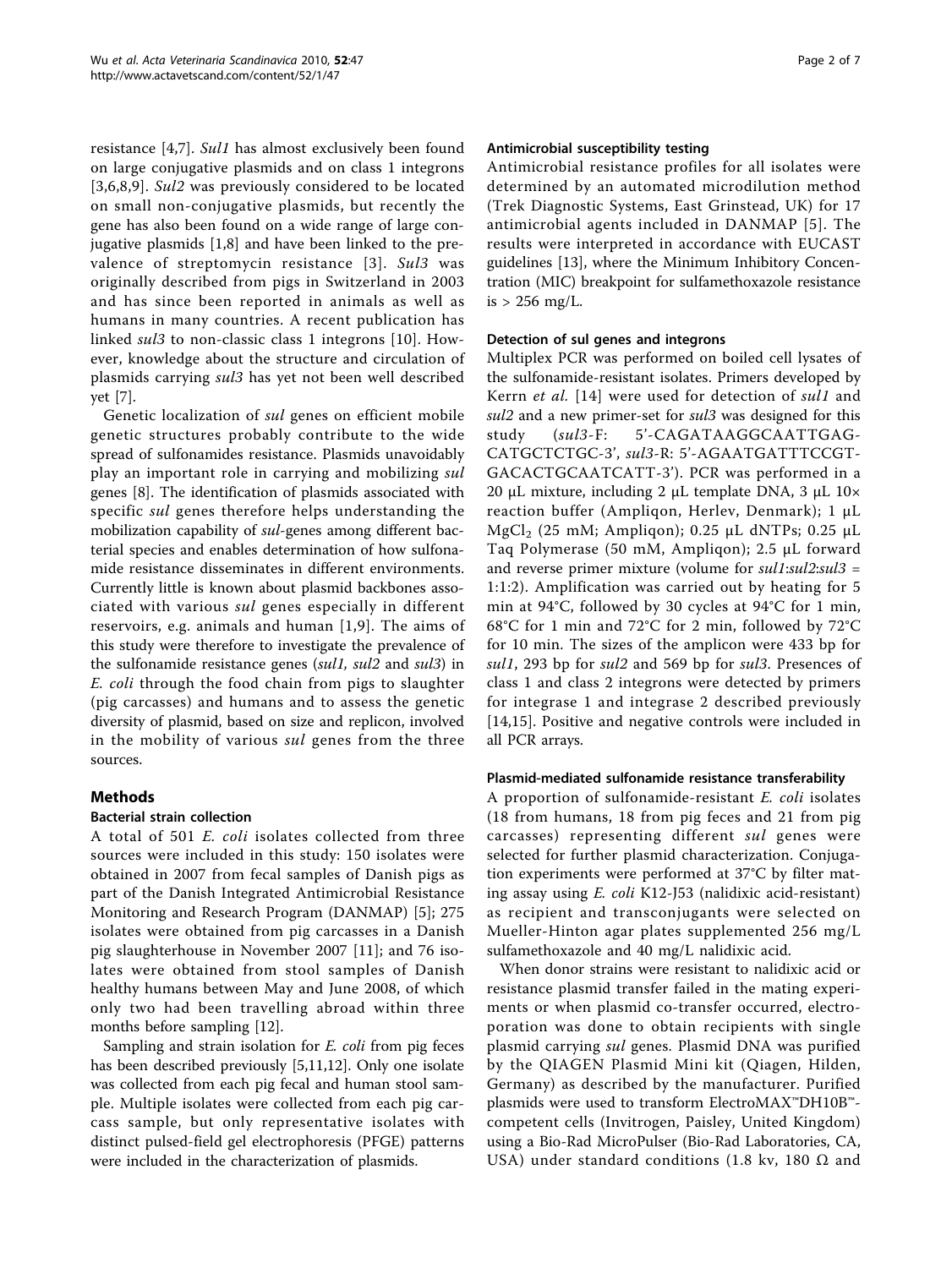25 μF). Transformants were selected on Mueller-Hinton agar plates supplemented with 256 mg/L sulfamethoxazole and confirmed to harbor corresponding sul genes by multiplex PCR assay as described earlier.

#### S1 nuclease digestion of plasmids and PFGE

S1 nuclease digestion followed by PFGE was performed to visualize and determine the molecular size of plasmids [[14](#page-7-0)]. Agarose plugs were prepared according to the PulseNet protocol [[16](#page-7-0)] except the concentration of the cells was adjusted to 0.83-0.85 on a Dade Micoscan turbidity meter (Dade Behring, CA, USA). Slices of plugs were digested with 5 U of S1 nuclease (Promega, Madison, WI, USA) for 45 min at 37°C. The plasmids were separated in a 1% SeaKem Gold agarose (Cambrex, East Rutherford, NJ, USA) gel using the CHEF DR III System (Bio-Rad, Hercules, CA) in 0.5× Tris-borate EDTA at 14°C and an angle of 120 at 6 V/cm gradient with pulse ramping from 6.8 to 38.4 s over 18 h.

## Plasmid replicon type determination

Plasmids from parental and transformant/transconjugant strains were assigned to 18 incompatibility (Inc) groups by PCR-based replicon typing (PBRT) of total DNA using previously described primers and conditions [\[17](#page-7-0)]. IncQ was screened as described previously [[18](#page-7-0)]. The presence of IncX1 was investigated using the primers (IncX1-F: 5'-GCAGATTGATTCACGTGAAG-3', IncX1- R 5'-CCTCTGAAACCGTATGGTATTC-3'). All positive results generated by multiplex PCR were confirmed using single primer pair.

## Results and discussion

#### Prevalence of sulfonamide resistant E. coli and sul genes

A total of 109 sulfonamide resistant E. coli isolates were detected and prevalences of sulfonamide resistance were 17% for pig feces (26/150), 18% from pig carcasses (49/ 275) and 45% from humans stool (34/76) (Table 1). The prevalence of sul1 gene varied from 23% to 29% in E. coli from the three sources. The sul2 gene was the most prevalent sulfonamide resistance gene found in all of the three sources ( $> 40\%$ ). The *sul3* gene was present alone in 9% of pig feces and 10% of pig carcasses, while in human isolates it was detected simultaneously with  $sul2$ in two E. coli isolates. The presence of two sul genes was detected in E. coli from all sources (18% from pig feces, 20% from pig carcasses and 31% from humans).

A higher prevalence of sul2 than sul1 and sul3 in E. coli from animals and humans has been observed in previous studies in Denmark as well as in other countries [[3,6,14,19](#page-7-0),[20\]](#page-7-0). In the UK, sulfonamide resistance in human E. coli persists undiminished with sul2 maintaining dominant despite that the human usage of sulfonamides had been terminated decades ago[[1,2\]](#page-7-0). We found that sul3 occurred with the lowest prevalence of the three *sul* genes among all *E. coli* from the three sources, which corresponds to previous observations [[3](#page-7-0),[6](#page-7-0),[9,21,22\]](#page-7-0). The higher prevalence of combined sul genes in human E. coli isolates compared with food animal isolates was also observed in earlier studies [\[3](#page-7-0),[6](#page-7-0)]. This is likely due to the acquisition of additional genes from different sources (animals, food and environment), as well as the selective pressure by the human's consumption of antimicrobial agents.

Sulfonamides are widely used in Danish veterinary practice. Combined formulations of sulfonamide/trimethoprim have been frequently used in Danish pig production [\[5](#page-7-0)]. This may explain why sulfonamide resistance occurs with high prevalence in E. coli isolates from Danish pigs. From the previous epidemiological study of the human isolates included in this investigation no strong correlation between prevalence of sulfonamide resistance in isolates of human origin and human usage of sulfonamides could be found.

#### Transferability of sul genes

A total of 57 sulfonamide-resistant E. coli isolates (18 from pig feces, 21 from pig carcasses and 18 from humans) were included for conjugation assay and plasmid analysis. Conjugative plasmids were successfully transferred from 42 isolates (82%), including 22 isolates where the *sul* plasmids were co-transferred with another plasmid (data not shown). Electro-transformation was conducted to ensure transconjugants containing only

Table 1 Prevalence of sul1, sul2 and sul3 genes in sulfonamide-resistant E. coli isolated from pig feces, pig carcasses and human stools

| Origin      | No. of isolates tested | No. of isolates with sul genes (percentage) |                       |           |                     |  |
|-------------|------------------------|---------------------------------------------|-----------------------|-----------|---------------------|--|
|             |                        | sul1 only                                   | sul <sub>2</sub> only | sul3 only | two sul genes       |  |
| Human stool | 26                     | 6(23%)                                      | 12 (46%)              |           | $8(31\%)^a$         |  |
| Pig carcass | 49                     | 13 (27%)                                    | 21 (43%)              | 5(10%)    | 10 $(20\%)^{\rm b}$ |  |
| Pig feces   | 34                     | 10 (29%)                                    | 15 (44%)              | 3(9%)     | 6 $(18%)^c$         |  |

 $a$  Six strains were positive for both sul1 and sul2; two strains contained both sul2 and sul3.

 $<sup>b</sup>$  Seven strains contained both sul1 and sul2; one strain contained sul1 and sul3; and two strains harbored sul2 and sul3.</sup>

 $\epsilon$  Six strains contained both sull and sull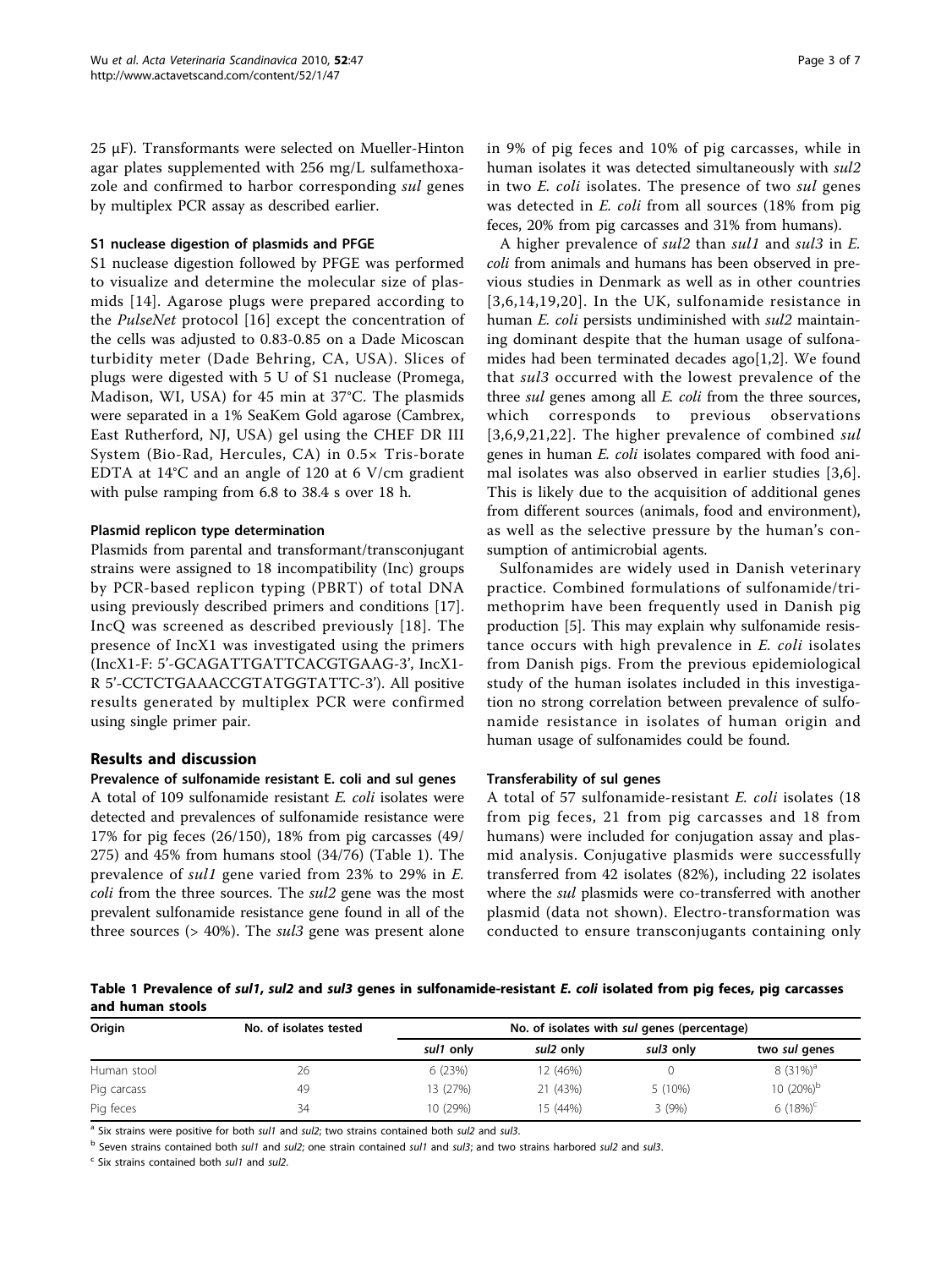one plasmids encoding for sul-resistance. This was performed for the 22 isolates containing multiple conjugative plasmids, including 9 E. coli isolates with nonconjugative plasmids and 6 isolates showing resistance to nalidixic acid. The results showed, that 53/57 transconjugants/transformants obtained a single sul gene, while the remaining four isolates (all from humans) contained single plasmids of different sizes carrying both sul1 and sul2 genes (Table [2](#page-5-0)).

Additional phenotypically expressed resistances were co-transferred with sulfonamide resistance by 55 plasmids (96%), resulting in diverse resistance patterns (Table [2\)](#page-5-0) indicating possible co-selection for all three tested sulfonamide resistance genes. Overall, the most frequently co-transferred resistances were to streptomycin (54%), ampicillin (51%) and trimethoprim (46%). These three resistances were co-transferred more frequently by sul2 plasmids than those by sul1 and sul3 plasmids with highest frequency for streptomycin and ampicillin resistance (both 79%), indicating that the use of these antimicrobials possibly contribute to the predominance of the sul2 gene via co-selection, which corroborates previous studies by Bean et al. [[1,2\]](#page-7-0). Tetracycline resistance was co-transferred in 16 plasmids carrying sul1 and/or sul2 genes. Chloramphenicol resistance was found to be co-transferred in 7 plasmids with 6 of them being *sul3* associated. The strong link between chloramphenicol resistance and sul<sub>3</sub> presence has already been reported for Salmonella and E. coli [[9,23\]](#page-7-0).

The presence of *intI1* was detected in *sul1* (71%), *sul2* (17%) and sul3 (100%) -carrying plasmids from all three sample reservoirs (Table [2\)](#page-5-0). Two out of 28 intI1-carrying plasmids could not be transferred by conjugation. Only one of 57 isolates carrying the sul2 plasmid contained *intI2*. It is interesting to note, that all *sul3* plasmids were conjugative and harbored intI1 as recently detected [[9](#page-7-0)]. The association of sul3-carrying conjugative plasmids with integrons in E. coli isolates from pigs (carcass or feces) could probably facilitate the further spread of this gene to other bacteria and reservoirs via food chain.

## Plasmid analysis and replicon typing

S1 nuclease digestion followed by PFGE showed that the 15 plasmids carrying single sul1 genes ranged from 33- 160 kb in size. Replicon typing demonstrated seven different incompatibility groups (I1, N, FIB, FIA, HI1, FII and B/O) for the plasmids (Table [2\)](#page-5-0). IncI1 was the most common group, accounting for 5 intI1-containing conjugative plasmids (from pig feces and carcasses). Out of the six sul1 plasmids originating from human specimens, four belonged to FI or FII type (three plasmids had multireplicons FIA-FIB or FII-FIB), one plasmid belonged to B/O and one plasmid could not be assigned. This replicon profile in human E. coli isolates seems different from those found in E. coli from pigs which mostly belonged to I1 and N. Due to the limited number of strains obtained from each source, a firm conclusion on whether specific replicon profiles are associated with pigs or humans would require the testing of additional strains.

The 25 sul2-carrying plasmids ranged from 33-120 kb in size. Five different incompatibility groups (FII, B/O, FIB, I1 and FIA) were demonstrated (Table [2\)](#page-5-0). Among them FII was the predominant replicon type (52%) and distributed equally in *E. coli* from the three sources. This is in contrast to a study in the UK where the FII replicon was not detected in 33 sul2-carrying plasmids in E. coli isolated from hospitals [[1](#page-7-0)]. The 15 FII plasmids were similar in size (33-55 kb) and none contained *intI1*. However, the plasmids were associated with various resistance phenotypes and conjugation capabilities. It is possible that they represent the same plasmid backbone circulating in pigs and humans. The B/O replicon type was found in plasmids from E. coli isolated from both human and pig, but with different resistance profiles, indicating they are different plasmids sharing the same backbone. FIA, FIB, and I1 replicons were also found to be associated with sul2 genes. Three sul2-carrying plasmids were negative for all the tested Inc groups. For the four plasmids carrying both sul1 and sul2 genes, two harbored the FIB replicon alone, one harbored FIB-FII and one had FIA-FIB-FII multireplicons.

Overall, IncF (FIA, FIB, FIC and FII) seemed to be the most common replicon associated with sul2, accounting for 72% sul2-carrying plasmids (21/29). IncF plasmids, which are considered having a narrow host range and being conjugative, seemed to be well adapted to *E. coli* as it was found in more than 50% of E. coli strains from different sources (especially FIB and FII) [[24,25](#page-7-0)]. Localization on common plasmids such as IncF could indicate transmission between the three reservoirs studied.

The 11 sul3-carrying plasmids ranged from 33-115 kb in size. Replicon typing detected five different incompatibility groups: I1, FII, FIB, FIC and X1 (Table [2\)](#page-5-0). IncI1 was found to be the most prevalent (45%) and all were conjugative and associated with class 1 integrons. The IncI1 plasmids had similar sizes, but differed in the resistance profiles. FII, X1 and FIB-FIC were also found to be associated with the *sul3* gene. Two *sul3*-carrying plasmids were negative for all the tested Inc groups.

When comparing plasmid size and the resistance phenotype, we found that E. coli isolates with larger sized plasmids did not always show resistance to a higher number of different antimicrobials. For instance, the 120 kb-sized plasmid contained in isolate 70-141-6 was only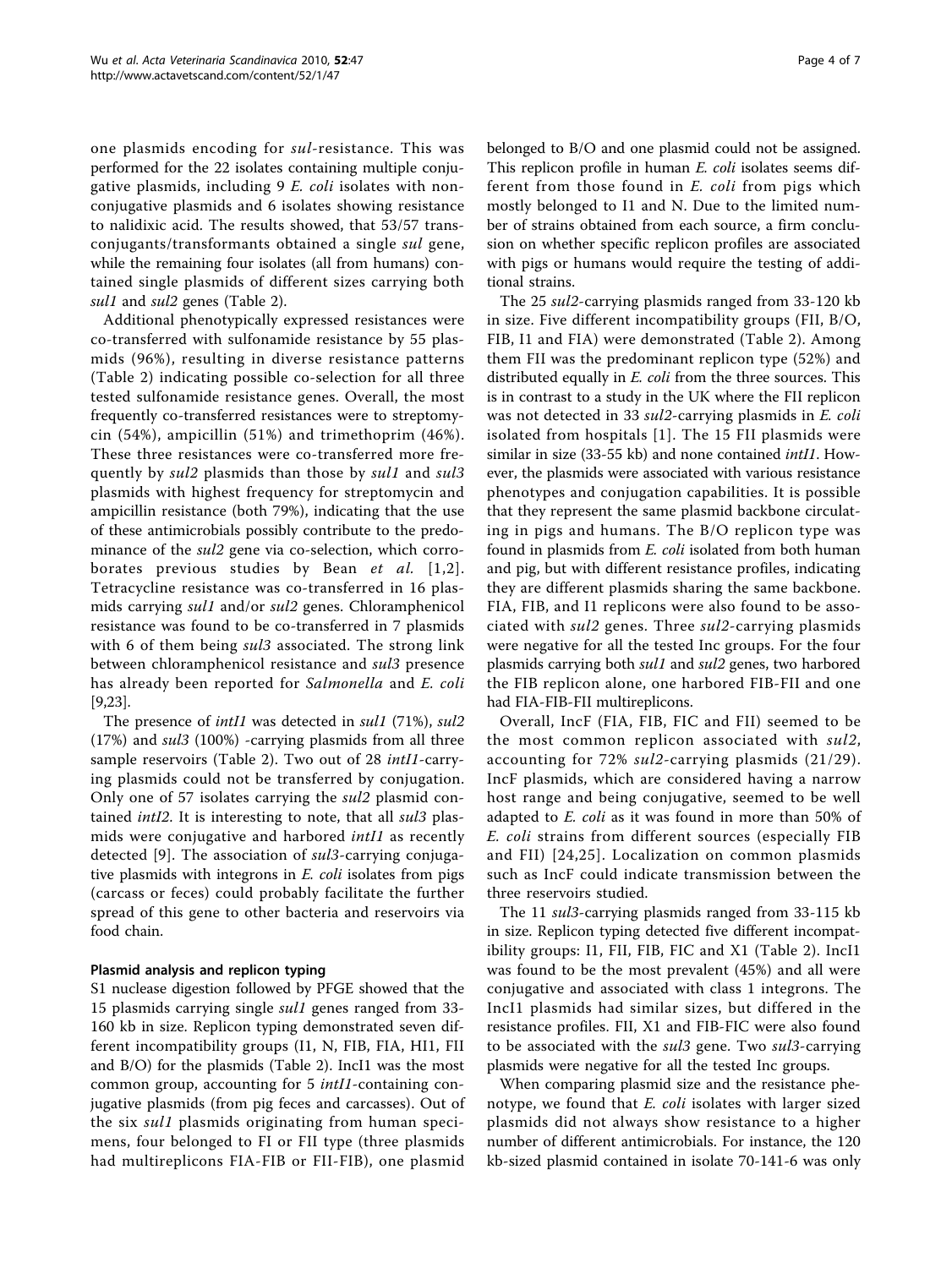<span id="page-5-0"></span>Table 2 Characterization of sul genes and plasmids in 57 E. coli isolates.

| sul gene located<br>on plasmids | Strain ID          | Sample source | Inc group              | Plasmid size<br>(kb) | Co-transferred resistance             | Conjugative       | Integrase |
|---------------------------------|--------------------|---------------|------------------------|----------------------|---------------------------------------|-------------------|-----------|
| sul 1                           | $70 - 7 - 3$       | pig feces     | $ 1\rangle$            | 60                   | TET TMP                               | Yes               | Int11     |
| sul 1                           | $70 - 10 - 1$      | pig feces     | 1                      | 78                   | STR SPE TET                           | Yes               | Int11     |
| sul 1                           | $70 - 13 - 2$      | pig feces     | 1                      | 140                  | STR SPE                               | Yes               | Int11     |
| sul 1                           | $70 - 58 - 1$      | pig feces     | 1                      | 78                   | SPE TET                               | Yes               | Int11     |
| sul 1                           | $v3 - s1 - 8 - 4$  | pig carcass   | 1                      | 78                   | TET TMP                               | Yes               | Int11     |
| sul 1                           | $v2-f2-2$          | pig carcass   | N                      | 33                   | TET TMP                               | Yes               | Int11     |
| sul 1                           | $v2 - s3 - 3 - 10$ | pig carcass   | Ν                      | 33                   | TET TMP                               | Yes               | Int11     |
| sul 1                           | $v2 - s3 - 2 - 3$  | pig carcass   | <b>FIB</b>             | 105                  | SPE STR                               | Yes               | Int11     |
| sul 1                           | 3847               | human stool   | <b>FIB</b>             | 80                   | AMP SPE STR                           | Yes               | Int11     |
| sul 1                           | $v4 - s1 - 20 - 3$ | pig carcass   | HI1                    | 160                  | SPE STR TET                           | Yes               | Int11     |
| sul 1                           | $70 - 7 - 2$       | pig feces     | FII                    | 45                   | AMP                                   | Yes               |           |
| sul 1                           | 3796               | human stool   | FIA, FIB               | 95                   | AMP AUG GEN TMP                       | No                |           |
| sul 1                           | 3880               | human stool   | FIA, FIB               | 78                   | <b>TMP</b>                            | No                |           |
| sul 1                           | 3849               | human stool   | FIB, FII               | 80                   | <b>STR</b>                            | No                |           |
| sul 1                           | 3846               | human stool   | B/O                    | 55                   | AMP AUG                               | Yes               |           |
| sul 1                           | 70-138-3           | pig feces     | Unknown                | 85                   | STR TMP                               | No                | Int11     |
| sul1                            | 3806               | human stool   | Unknown                | 40                   | AMP TET TMP                           | Yes               | Int11     |
| sul <sub>2</sub>                | $70 - 13 - 7$      | pig feces     | FII.                   | 55                   | AMP                                   | Yes               |           |
| sul <sub>2</sub>                | 70-165-18          | pig feces     | FII.                   | 45                   | AMP                                   | Yes               |           |
| sul2                            | $70 - 13 - 9$      | pig feces     | FII                    | 55                   | AMP STR                               | Yes               |           |
| sul2                            | $70 - 56 - 3$      | pig feces     | FII                    | 55                   | AMP STR TMP                           | Yes               |           |
| sul2                            | 70-58-2            | pig feces     | FII                    | 40                   | AMP STR TMP                           | Yes               |           |
| sul2                            | $v2-f3-2$          | pig carcass   | FII                    | 50                   | AMP                                   | Yes               |           |
| sul2                            | $v2 - s1 - 3 - 5$  | pig carcass   | FII                    | 45                   | AMP STR                               | Yes               |           |
| sul2                            | $v3 - s1 - 2 - 8$  | pig carcass   | FII                    | 55                   | AMP STR                               | Yes               |           |
| sul2                            | $v4 - s3 - 17 - 3$ | pig carcass   | FII                    | 40                   | AMP STR                               | Yes               |           |
| sul2                            | $v2-f3-6$          | pig carcass   | FII                    | 55                   | AMP STR TET TMP                       | Yes               |           |
| sul2                            | $v2 - s1 - 1 - 10$ | pig carcass   | FII                    | 55                   | AMP GEN STR TMP                       | Yes               |           |
| sul2                            | 3783               | human stool   | FII                    | 50                   | AMP TMP                               | $a_{-}$           |           |
| sul2                            | 3816               | human stool   | FII                    | 33                   | AMP STR TET TMP                       | No                |           |
| sul <sub>2</sub>                | 3837               | human stool   | FII                    | 33                   | AMP STR TET TMP                       | No                |           |
| sul2                            | 3859               | human stool   | FII                    | 55                   | <b>STR</b>                            | $\qquad \qquad -$ |           |
| sul2                            | 70-141-6           | pig feces     | FIB                    | 120                  | TET                                   | Yes               |           |
| sul <sub>2</sub>                | 70-166-11          | pig feces     | B/O                    | 80                   | <b>TMP</b>                            | Yes               | Int12     |
| sul <sub>2</sub>                | $70 - 10 - 6$      | pig feces     | B/O                    | 70                   | AMP STR TET                           | Yes               | Int11     |
| sul <sub>2</sub>                | $70 - 11 - 5$      | pig feces     | B/O                    | 78                   | AMP STR SPE TMP                       | Yes               |           |
| sul2                            | 3841               | human stool   | B/O                    | 55                   | AMP STR                               | Yes               |           |
| sul2                            | $v2 - s1 - 1 - 8$  | pig carcass   | $\vert$ 1              | 50                   | AMP SPE STR TMP                       |                   |           |
| sul2                            | 3834               | human stool   | FIA, FIB               | 60                   | AMP GEN STR TET TMP                   |                   | Int11     |
| sul2                            | $v2 - s3 - 1 - 8$  | pig carcass   | Unknown                | 45                   | AMP STR                               | Yes               |           |
| sul2                            | 3815               | human stool   | Unknown                | 80                   | AMP SPE STR                           | Yes               | Int11     |
| sul2                            | 3810               | human stool   | Unknown                | 95                   | <b>STR</b>                            | -                 | Int11     |
| $s$ ul $1+2$                    | 3853               | human stool   | <b>FIB</b>             | 130                  | AMP CHL STR TET TMP                   | No                | Int11     |
| $s$ ul1+2                       | 3823               | human stool   | <b>FIB</b><br>FIB, FII | 139                  | AMP STR TMP                           | $\equiv$          |           |
| $s$ ul1+2                       | 3872               | human stool   |                        | 100                  | STR TET TMP<br><b>GEN STR TET TMP</b> | No                |           |
| $s$ ul1+2                       | 3881               | human stool   | FIA, FIB, FII          | 110                  |                                       | No                |           |
| sul3                            | $70 - 13 - 1$      | pig feces     | $ 1\rangle$            | 80                   | CHL                                   | Yes               | Int11     |
| sul3                            | $70 - 11 - 1$      | pig feces     | 1                      | 78                   |                                       | Yes               | Int11     |
| sul3                            | $v2 - s3 - 3 - 6$  | pig carcass   | 1                      | 78                   |                                       | Yes               | Int11     |
| sul3                            | $v2 - s3 - 2 - 4$  | pig carcass   | 1                      | 78                   | CHL SPE STR TMP                       | Yes               | Int11     |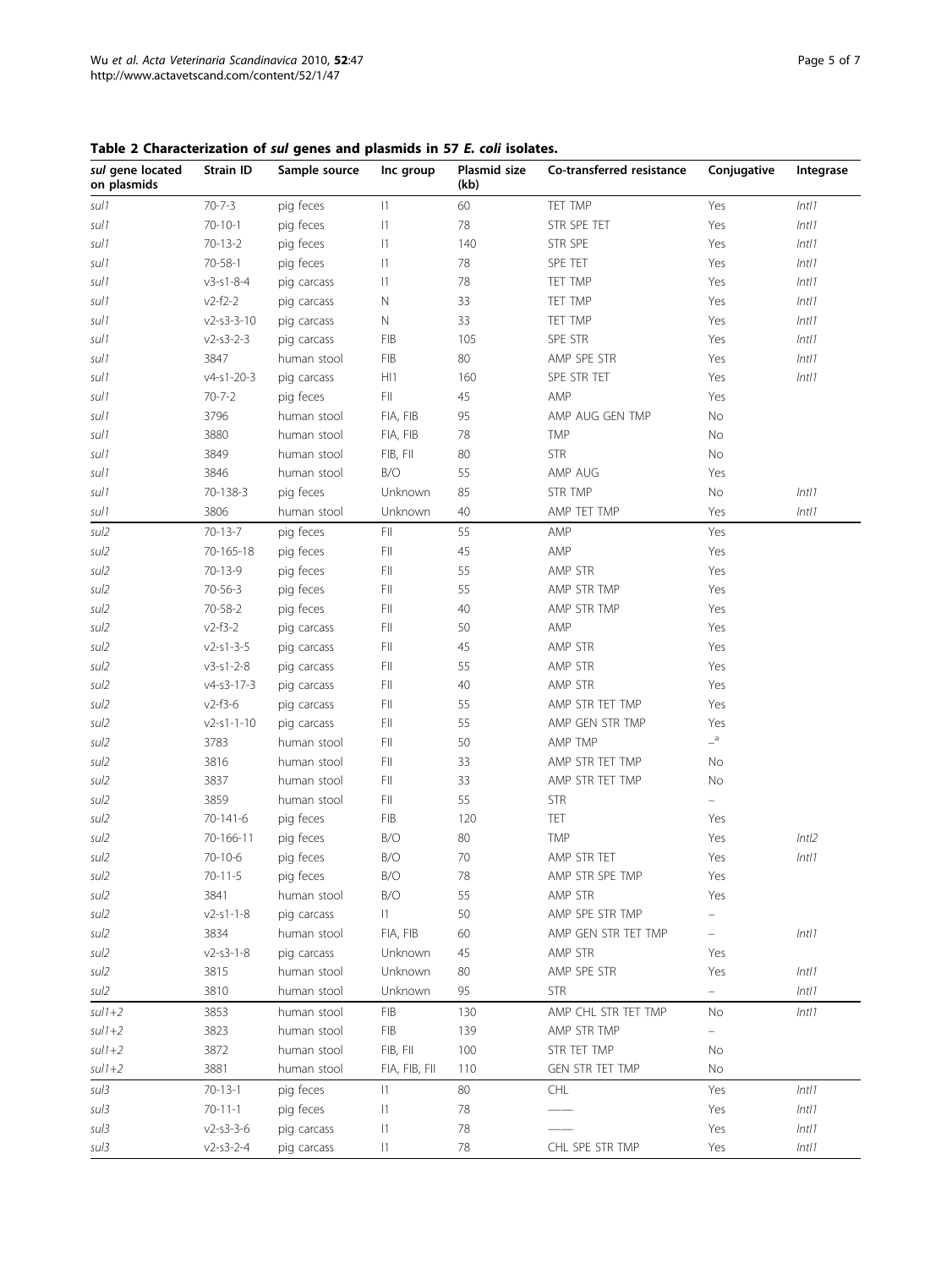| sul3 | $v4 - s3 - 3 - 4$  | pig carcass |                | 55  | CHL             | Yes | Int11 |
|------|--------------------|-------------|----------------|-----|-----------------|-----|-------|
| sul3 | $V3 - s3 - 2 - 4$  | pig carcass | X1             | 115 | AMP NFO SPF TMP | Yes | Int11 |
| sul3 | $v4-f1-2$          | pig carcass | FII            | 78  | CHL.            | Yes | Int11 |
| sul3 | $v4 - s1 - 20 - 4$ | pig carcass | FIB, FIC       | 65  | <b>SPE</b>      | Yes | Int11 |
| sul3 | $70 - 8 - 1$       | pig feces   | FIB. FIC       | 78  | <b>SPE</b>      | Yes | Int11 |
| sul3 | $v4 - s1 - 20 - 6$ | pig carcass | <b>Unknown</b> | 55  | CHL             | Yes | Int11 |
| sul3 | $v2 - s1 - 1 - 9$  | pig carcass | <b>Unknown</b> | 33  | CHL             | Yes | Int11 |

Table 2: Characterization of sul genes and plasmids in 57 E. coli isolates. (Continued)

AMP: ampicillin; AUG: amoxillin + clavulanat; CHL: chloramphenicol GEN: gentamicin; SPE: spectinomycin; STR: streptomycin; NEO: neomyxin; SMX: sulfamethoxazole; TET: tetracycline; TMP: trimethoprim.

<sup>a</sup> conjugation not conducted.

associated with resistance to tetracycline (Table [2\)](#page-5-0). However, isolates with smaller plasmids of only 33-kb size (isolates 3816 and 3837) showed resistance to ampicillin, streptomycin, tetracycline and trimethoprim. This indicates that resistance genes only account for a small part of the plasmid gene sequence and more studies are needed to determine the contents and function of such plasmids.

The findings of diverse incompatibility groups among various sul genes indicate that sul genes have been able to transfer into multiple plasmid backbones on multiple occasions, or that the plasmid backbones have diversified extensively since the acquisition of sul genes [[1\]](#page-7-0). The IncF in our study was the most prevalent, carrying FII alone or in combination with FIA or/and FIB or/and FIC (multireplicon). This suggests that these plasmids are evolving through replicon sequence divergence, mosaicism and replicon co-integration in resolution process [[26\]](#page-7-0). As human stays on the top of the food chain, the *sul* plasmids from healthy human reflects a more mixed population compared with pig or pork (partly represented by pig carcasses) also reflecting other reservoirs that connected to the farm to fork chain.

Sul-carrying plasmids in pig feces and on pig carcasses represent a pool of resistance genes that may transfer to human via the food chain, the most important non-human reservoir for transmission of antimicrobial resistance to humans. In fact, the colonization of sulfonamide-resistant E. coli from animal sources (chicken or pig) into the human gut has been successfully demonstrated in both in vitro and in vivo studies [[27](#page-7-0),[28](#page-7-0)]. The transfer of the *sul2* gene from an *E. coli* strain of a pig origin to a sulfonamide-sensitive E. coli strain of human origin was demonstrated in the intestine of mice and transfer of sul2 has also been detected among  $E$ . *coli* in the human intestine [\[15](#page-7-0)]. By combining all these date it could be speculated that consumption of pork contaminated with sulfonamide-resistant E. coli could result in the transfer of sul genes from pigs to humans.

#### Conclusions

To our knowledge, this is the first study to assess the plasmid replicons involved in various sul genes from different reservoirs. The diverse replicon profiles indicate no clear association between the replicon types and specific sul genes or sample sources. However, the localization of sul genes on wide spread replicons such as IncF is very likely to contribute to the dissemination of sulfonamide resistance. In addition, all sul<sup>3</sup>-carrying plasmids were found to be conjugative and associated with class 1 integrons. This underscores the potential of sul3 to become more widespread in the future.

#### Acknowledgements

Henrik Hasman from the National Food Institute, Technical University of Denmark is thanked for his help to design the primer for IncX1 and helpful discussions during the study. Alessandra Carattoli from Istituto Superiore di Sanita, Rome, Italy is appreciated for the encouragement and discussion during the study. Hanne-Dorthe Emborg and Vibeke F. Jensen from the National Food Institute, Technical University of Denmark are acknowledged for providing information from the DANMAP and VetStat databases. Karin S. Pedersen and Frank Hansen are thanked for excellent technical assistance at SSI. We also thank Hans O. Jørgensen and Inger M. Giversen at the Danish Armed Forces Health Services and Erling Døssing from the Infirmeriet in Holstebro for establishing the contact to the recruits. We are grateful to the recruits without whom the study would not have been possible. This study was supported by a grant from the EU Marie Curie Program TRAINAU (MEST-CT-2004-007819).

#### Author details

<sup>1</sup>Department of Microbiology and Risk Assessment, National Food Institute Technical University of Denmark, Mørkhøj Bygade 19, DK-2860 Søborg, Denmark. <sup>2</sup>Department of Veterinary Disease Biology, Faculty of Life Sciences, University of Copenhagen, Stigbøjlen 4, DK-1870 Frederksberg C, Denmark. <sup>3</sup>National Center for Antimicrobials and Infection Control, Statens Serum Institut, 5 Artillerivej, DK-2300 Copenhagen S, Denmark. <sup>4</sup>Shuyu Wu's present address changed to: US-CDC China Office, Suite 403, Dongwai Diplomatic Building, 23 Dongzhimenwai Dajie, Beijing 100600, China.

#### Authors' contributions

WS performed the experiment and was responsible for the data analysis and writing the manuscript. AD and LJE were involved in the study design and preparation of the manuscript. AMH and LJP participated in the study design and data analysis. All authors read and approved the final manuscript.

#### Competing interests

The authors declare that they have no competing interests.